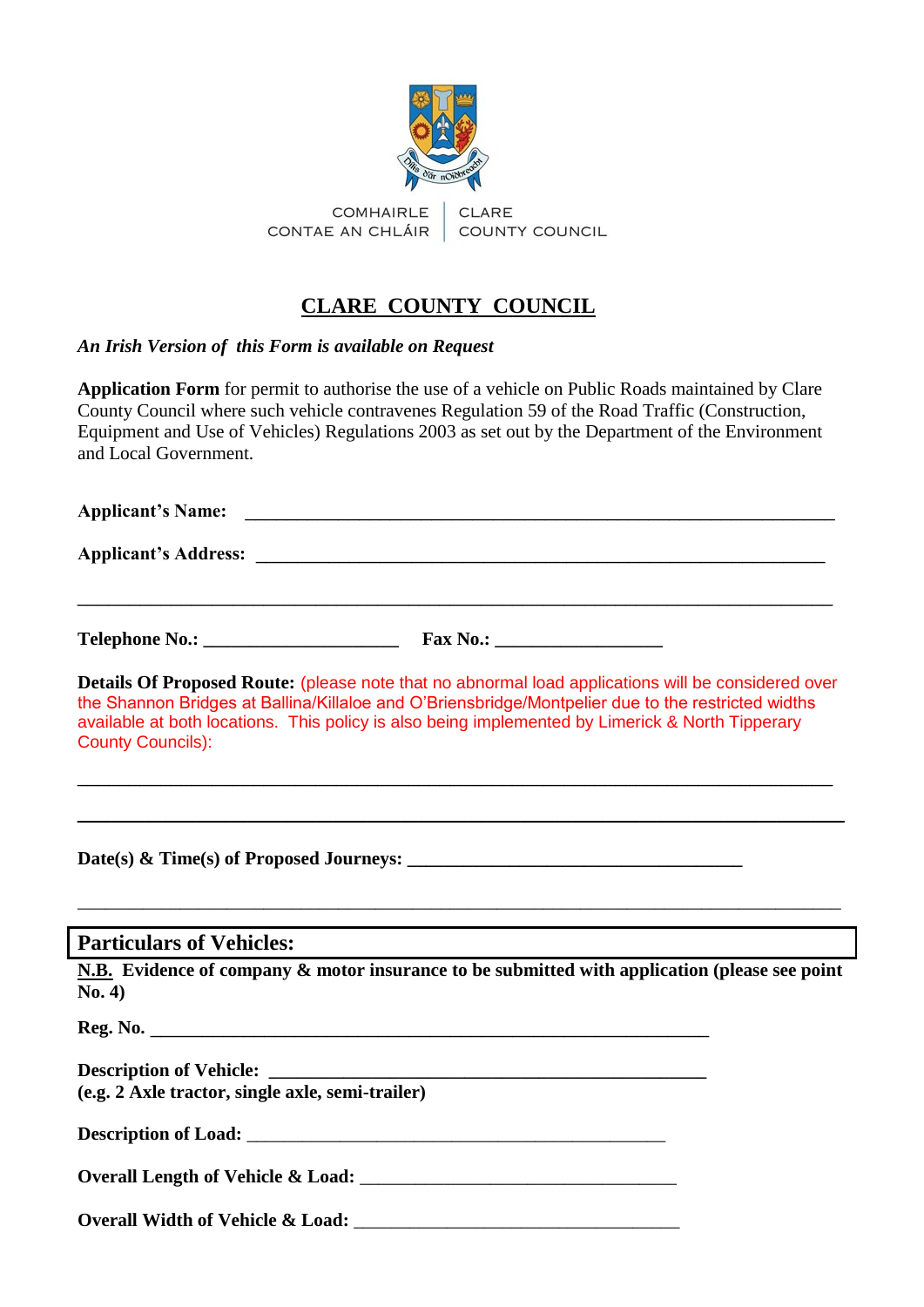|  | <b>Maximum Height of Vehicle &amp; Load:</b> |  |
|--|----------------------------------------------|--|
|  |                                              |  |

**Unladen Weight of Tractor:** \_\_\_\_\_\_\_\_\_\_\_\_\_\_\_\_\_\_\_\_\_\_\_\_\_\_\_\_\_\_\_\_\_\_\_\_\_\_\_

**Unladen Weight of Trailer (If Any)** \_\_\_\_\_\_\_\_\_\_\_\_\_\_\_\_\_\_\_\_\_\_\_\_\_\_\_\_\_\_\_

**Gross Weight Of Load:** \_\_\_\_\_\_\_\_\_\_\_\_\_\_\_\_\_\_\_\_\_\_\_\_\_\_\_\_\_\_\_\_\_\_\_\_\_\_\_\_\_\_\_

No. of Axles:

|                              | Axle 1 |  | Axle 2   Axle 3   Axle 4 | Axle $5 \mid$ Axle $6 \mid$ | Axle 7 | Axle 8 |
|------------------------------|--------|--|--------------------------|-----------------------------|--------|--------|
| No. of wheels per axle:      |        |  |                          |                             |        |        |
|                              |        |  |                          |                             |        |        |
| Approx weight on axle        |        |  |                          |                             |        |        |
| (tonnes):                    |        |  |                          |                             |        |        |
| <b>Distance of next axle</b> |        |  |                          |                             |        |        |
| (metres):                    |        |  |                          |                             |        |        |

**NOTE:**

- **Applicants are advised that they must give four days notice of this application to the Commissioner of the Garda Síochána and such notice shall be accompanied by a copy of this application.**
- **I/We wish to apply for a permit to use the above specified vehicle on the date(s) set out above on the public roads maintained by Clare County Council and I/We agree to indemnify the County Council against any damage to roads or bridges within the County, caused directly or indirectly to this transport, and of which notice is given within twelve months of the date of the said transport, I/We confirm that the required notice of four days has been given to the Commissioner of the Garda Síochána.**

**Enclosed fee: (See footnote for credit card payments)**

**Signed: Date:** *Date:* 

**For Office use only:**

**Approval Granted by: \_\_\_\_\_\_\_\_\_\_\_\_\_\_\_\_\_\_\_\_\_\_\_\_\_\_\_\_**

**Executive Engineer, Roads & Transportation Department.**

**Transportation Section – Fax No. (065) 6821915 - Email: roads@clarecoco.ie**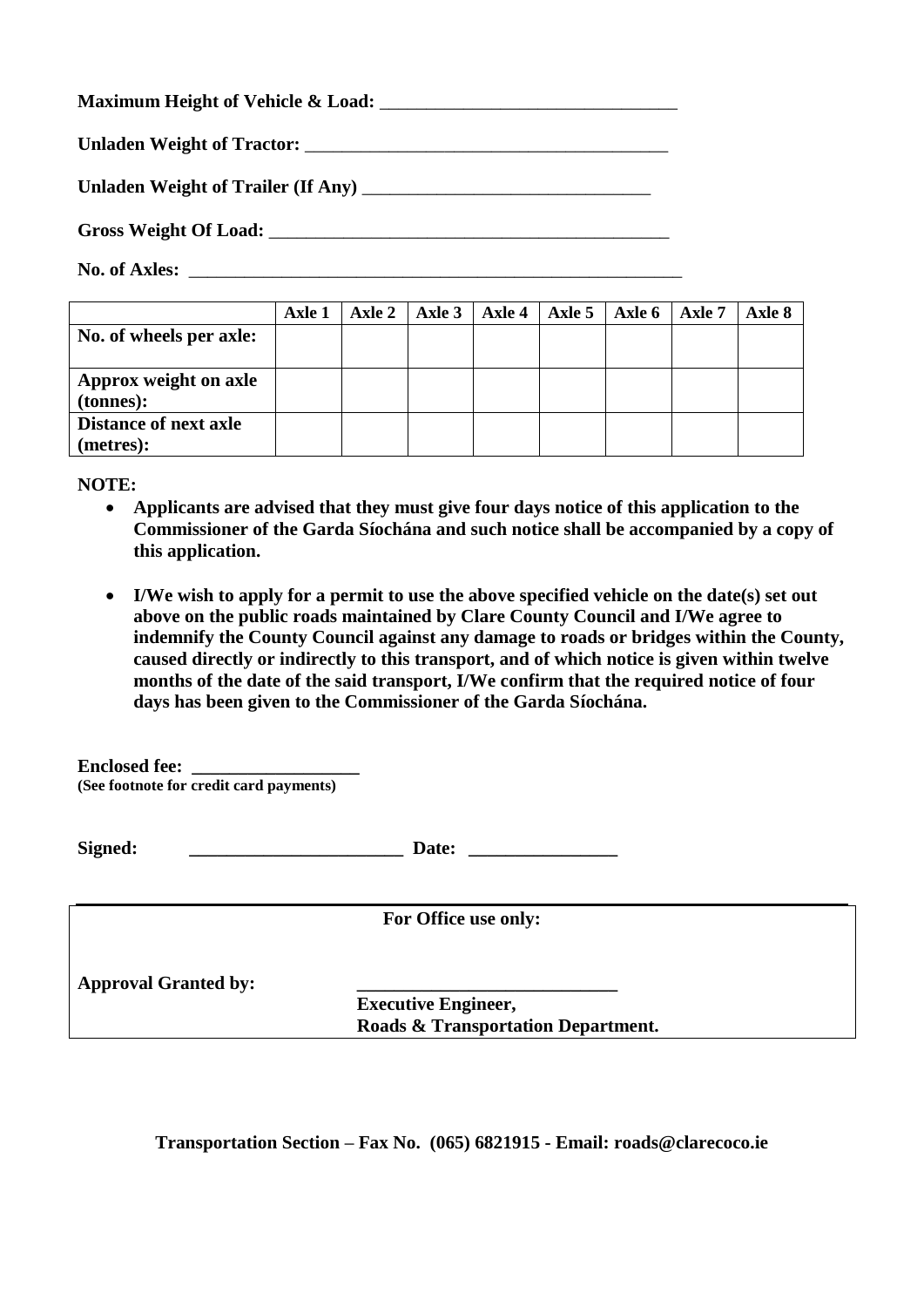### **Procedure relating to application for Abnormal Load Permit**

Road Traffic (Construction, Equipment, and use of Vehicles) Regulations, 1963 as amended

*Where it is proposed to carry a load which is such that the gross weight or axle weight are in excess of the legal limits or the dimensional of projecting limits are breached, a permit must be obtained from the relevant local authority or authorities through whose functional area(s) the load will be carried.*

Clare County Council require the following procedure be adhered to when applying for a permit for an abnormal load;

- 1. Completed application form must be submitted at least **4 clear days** prior to movement of load.
- 2. A copy of completed application form must also be submitted to the Commissioner of the Garda Síochána **4 days prior** to movement of load.
- 3. Any permit issued is on the basis of the Vehicle Registration Number and is not transferable to any other Vehicle Registration Number.
- 4. **When submitting your Application please submit to this Office a copy of your company & motor insurance policy. Public Liability and All Risks Insurance should show that Clare County Council are indemnified by you - a copy of same will be kept on file until the expiry date.**

| The fee for a single journey is             | $\overline{\phantom{0}}$ | €78.00  |
|---------------------------------------------|--------------------------|---------|
| A six month permit is available at a fee of | $\overline{\phantom{0}}$ | €505.00 |

- 7. The applicant / licensee must satisfy themselves, Clare County Council, the Garda Síochána & relevant utility companies that the proposed route is capable of accommodating the load in terms of width, length, height & weight envisaged and that no delays, hold-ups or disruption will be caused to other traffic
- 8. Responsibility for ensuring that the route indicated on the permit application is suitable lies solely with the applicant / licensee and s/he is responsible for any damage caused and for the repairs resulting.